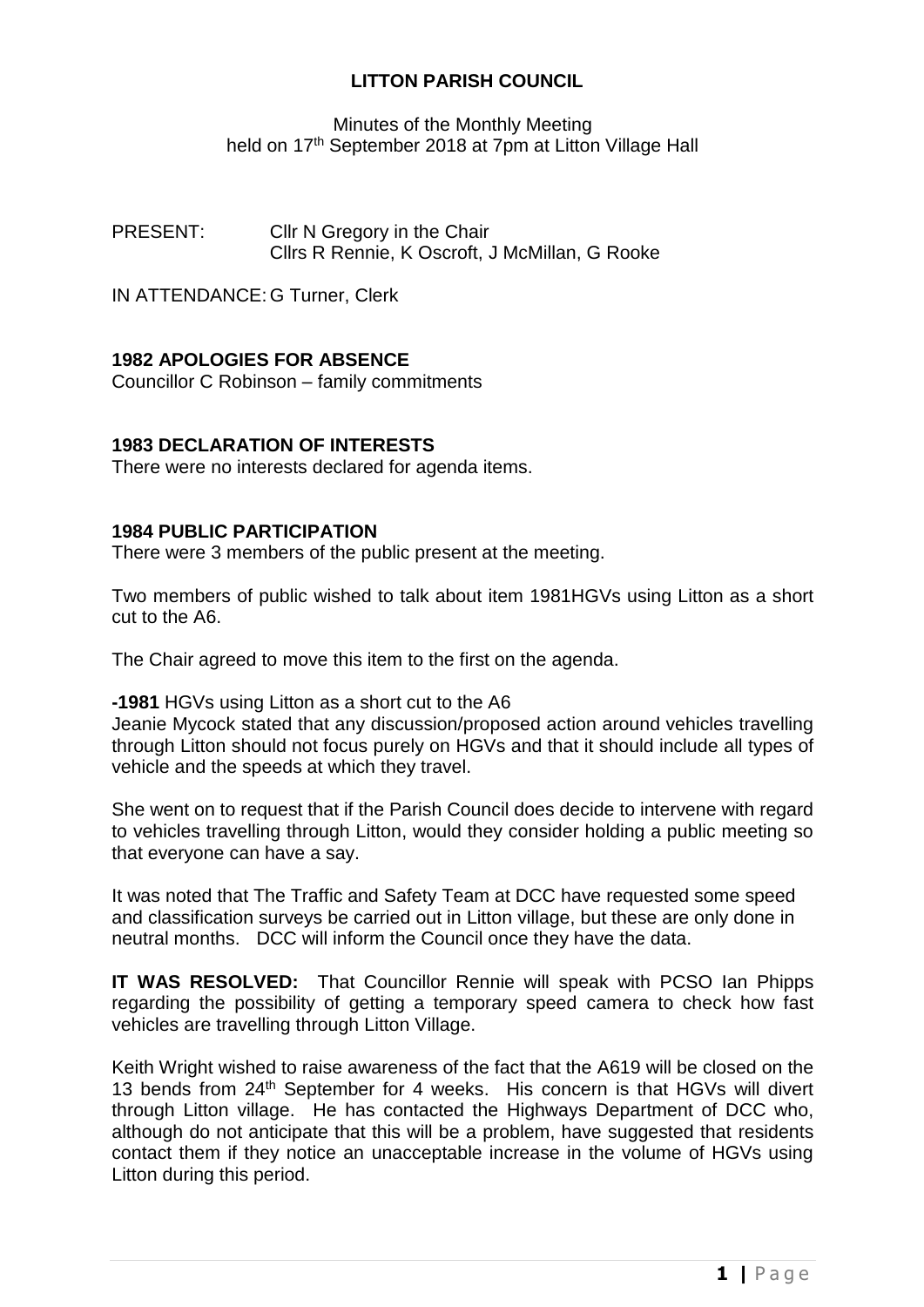# **1985 MINUTES OF THE FULL COUNCIL MEETING HELD ON 16 th July 2018**

**RESOLVED:** That the Chair be authorised to sign the minutes as being a true and correct record.

### **1986 ACTIONS FROM THE LAST MEETING**

**-1935** Retaining wall opposite Lower Wood

**RESOLVED:** That the council will approach the owner of property where the wall has collapsed to discuss a mutual resolution.

**RESOLVED:** That although ownership of the wall and therefore responsibility for the repairs has still not been established, Councillor Rennie will obtain 3 quotes for the repair of the wall.

**-1947** Playground and land transfer

It was noted that the purchase of the playground land from DDDC was progressing and the Council's solicitor was now in communication with DDDC.

**IT WAS AGREED THAT:** Councillors Oscroft and Robinson would contact Mr & Mrs N Burrows with a view to moving the Sunnybank land exchange forward.

**-1948** Councillor Gregory informed the meeting that the re-tarmacking of the cemetery drive will start on Monday 24<sup>th</sup> September and will take  $2 - 4$  day. The Contractors have also agreed to remove the Berberis.

**- 1961** Councillor Rennie stated that the Market Cross repairs will start imminently.

**RESOLVED:** That the plinth of the Market Cross should also be repaired at an additional cost of c£100 plus materials.

**IT WAS FURTHER RESOLVED:** That the cost of the Market Cross and Plinth repairs will be partially funded by a £250 donation given to the Council for the benefit of Litton residents.

**-1962** Councillor Gregory reported that Phase 3 of the Tree Maintenance Programme will start 11<sup>th</sup> October and that he will be available on the day to supervise the distribution of the wood.

**-1974** It was noted that Stagecoach who have taken over bus route 65 (now rebranded as 'Your65') have reinstated the majority of the buses.

-**1978** Complaint against ex-councillor and Council

Councillors Gregory and McMillan updated Councillors following a meeting they had held with Mr J Burrows to discuss his concerns.

## **1987 WORK PROGRAMME GANTT CHART**

**IT WAS AGREED:** That Councillor McMillan and the Clerk will prepare a Gantt chart to track progress on the work programme.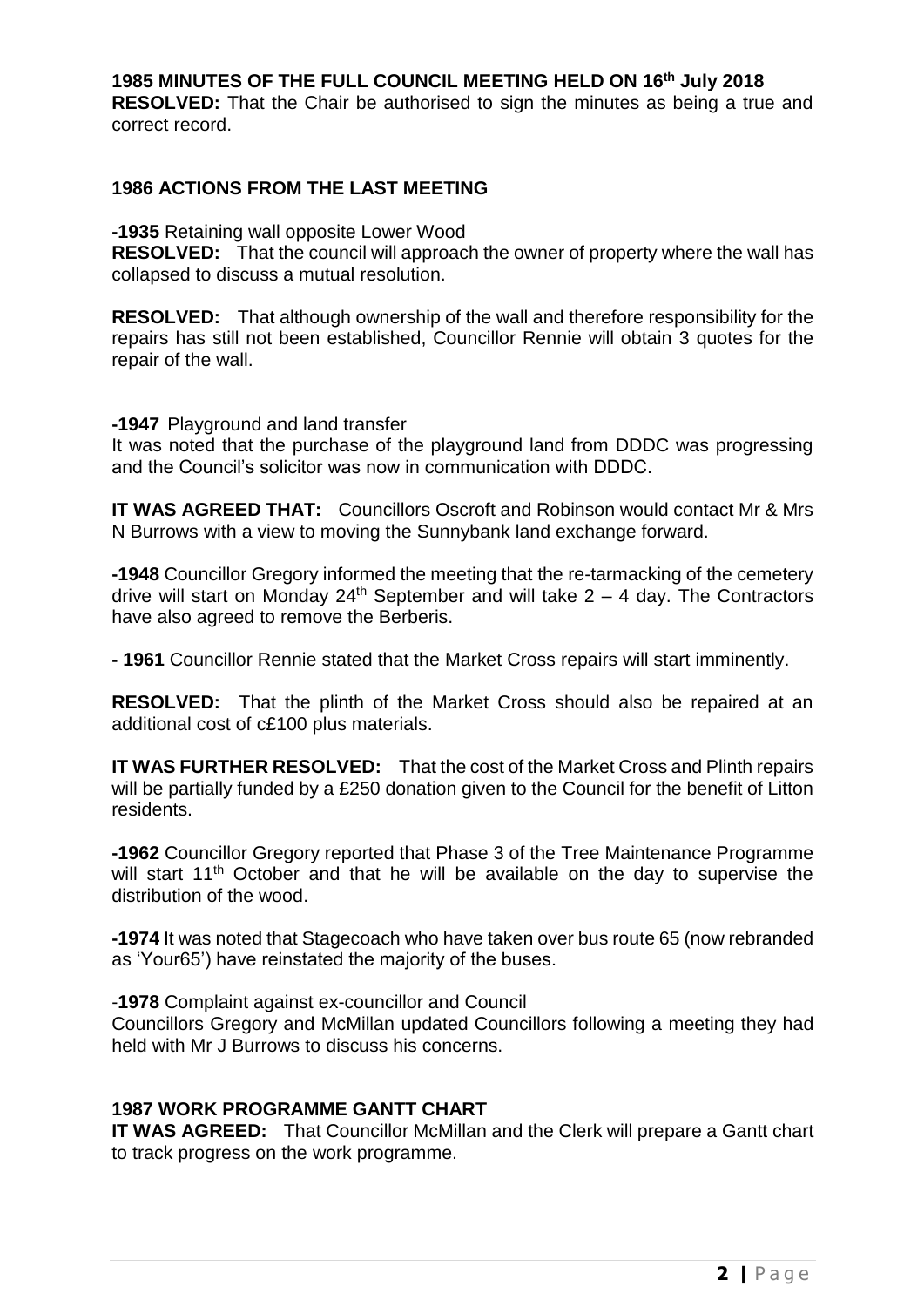## **1988 WIDENING OF JUNCTION AT MIRES LANE LITTON TO MAKE IT EASIER TO TURN OFF THE MAIN ROAD**

**RESOLVED:** That the Clerk will write to DCC requesting that the junction is widened.

**1989 REPAIRS TO STOCKS ON VILLAGE GREEN IN FRONT OF THE RED LION** Councillor Rennie reported that Robin Broadbent, James Warriner and Matt Willis have agreed to supply their labour free of charge to repair the stocks.

**RESOLVED:** That Councillor Oscroft will approach Friends of Litton for a donation towards the cost of the materials.

**IT WAS ALSO RESOLVED:** That the old stocks will be removed as soon as possible as they are now in a dangerous state of repair.

## **1990 CHANGES TO ROUTE 65 BUXTON – SHEFFIELD BUS SERVICE**

Stagecoach have requested that they work in partnership with local councillors from parishes along the route in to promote the rebranded 'your65' route and make it a success for the long term to ensure that the service can be retained for local communities in the future.

**RESOLVED:** To put this item on the October agenda for an update.

### **1991 QUARTERLY CRESSBROOK COMMUNITY MEETINGS**

It was noted that these meetings are ad hoc and dates are set only a few weeks in advance, the next meeting is due to take place in October.

**RESOLVED:** That Councillors McMillan and Rennie will attend the October meeting.

#### **1992 RISK ASSESSMENT REVIEW**

The Council's current risk assessment was circulated to members.

**RESOLVED:** That the risk assessment be approved for the next 12 months.

#### **1993 ROSPA REPORT**

A report prepared by ROSPA following their inspection of Litton Playground in May 2018 was circulated to members.

**RESOLVED:** That the handy-person will clean the dirt and algae from the slide.

### **1994 PLAYGROUND DEVELOPMENT**

Consideration was given to whether the pod swing could be moved so that it could be seen from the road.

**RESOLVED:** That Councillor Rooke will obtain quotes for moving the netball hoop to the Memorial Playing Field and the pod swing to the area where the netball hoop is currently.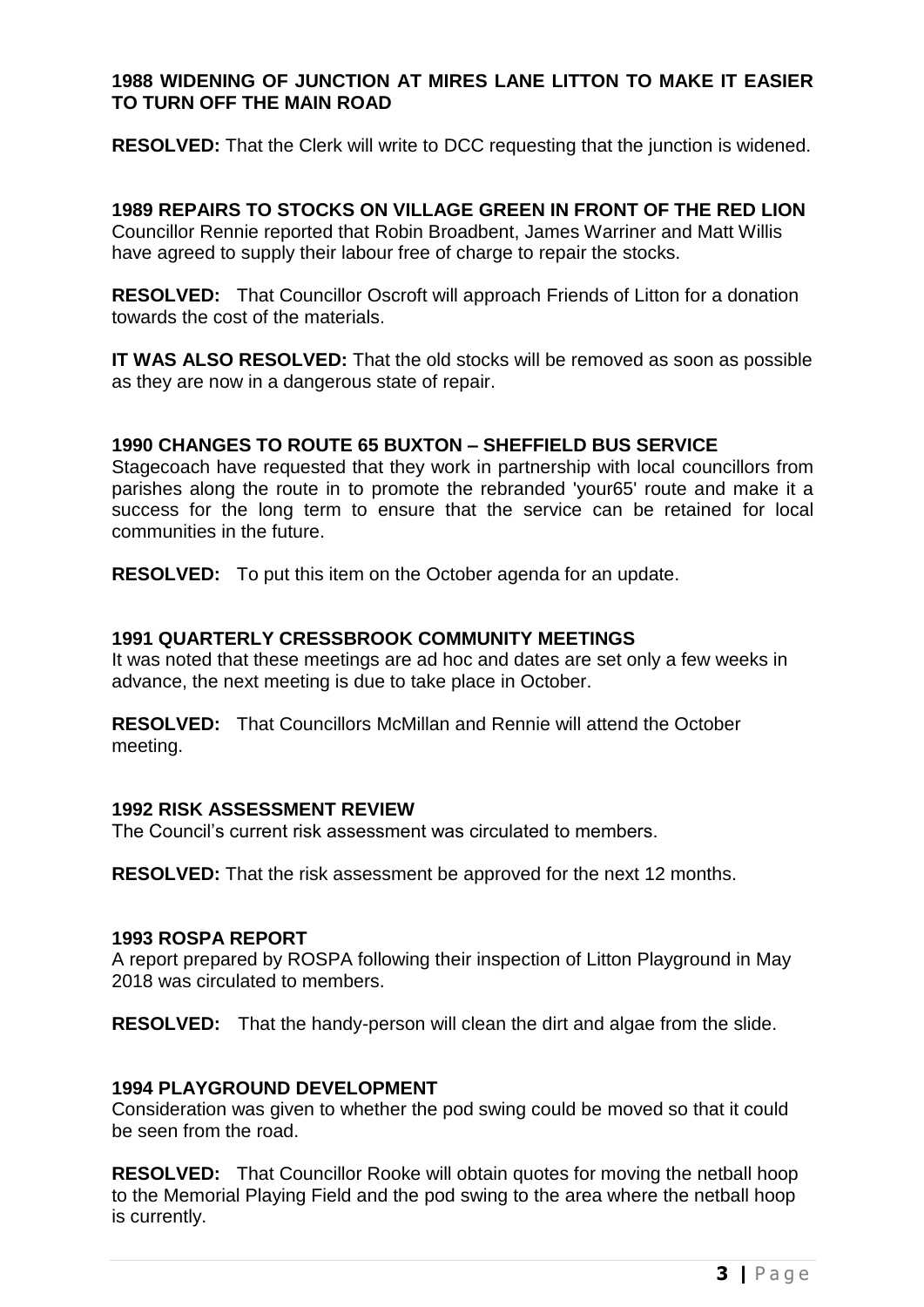# **1995 HANDY PERSON'S QUARTERLY REPORT**

The Handyperson's report for Quarter 2 of the contract was circulated to members.

It was noted that the Handyperson had put forward a plan for redeveloping the garden of remembrance, with an estimated cost of £1,500.

**IT WAS AGREED:** That as the Council would be spending £1,500, a further quote would be required. Councillor Rennie will therefore ask James Warriner if he would be prepared to quote for the work.

**IT WAS ALSO AGREED:** That the installation of the sign in the Memorial Playing Field should be to be taken from the hours in the current contract.

**IT WAS FURTHER AGREED:** That the Council would give approval for the Cressbrook Community Group to remove and replace the existing overgrown shrubs at Cressbrook car park but not to plant fruit trees as it deems the location to be unsuitable.

# **1996 PLANNING APPLICATIONS**

It was noted that 2 planning applications had been received over the summer recess both of which the Council had supported.

**NP/DDD/0718/0615 – The Farm, Mires Lane, Litton**. Proposed demolition of the existing structures, the siting of one shepherd hut for holiday accommodation purposes, the erection of a new storage building, works of hard and soft landscaping, installation of package treatment plant and other associated works.

**NP/DDD/0718/0650 – Lower Anchor Farm, A623**. Proposed agricultural storage building extension and proposed agricultural livestock and storage lean to building

## **1997 FINANCE (SCHEDULE OF ACCOUNTS ATTACHED)**

The Clerk submitted accounts for which cheques numbered 1593 to 1596 in the sum of £1,040.87 had been drawn.

**IT WAS RESOLVED:** That the cheques be signed and the accounts to which they relate be paid.

The Clerk also submitted an invoice for which Debit Card payment was necessary totalling £196.60.

**IT WAS RESOLVED:** That the use of the Council's debit card to settle the account was approved.

## **1998 CHRISTMAS TREES**

It was noted that the cost of the Christmas trees had increased slightly this year.

**RESOLVED:** That the Litton Christmas tree will be delivered on the 23<sup>rd</sup> November, as requested by Friends of Litton School and that the Litton Mill and Cressbrook trees will be delivered on the 30<sup>th</sup> November.